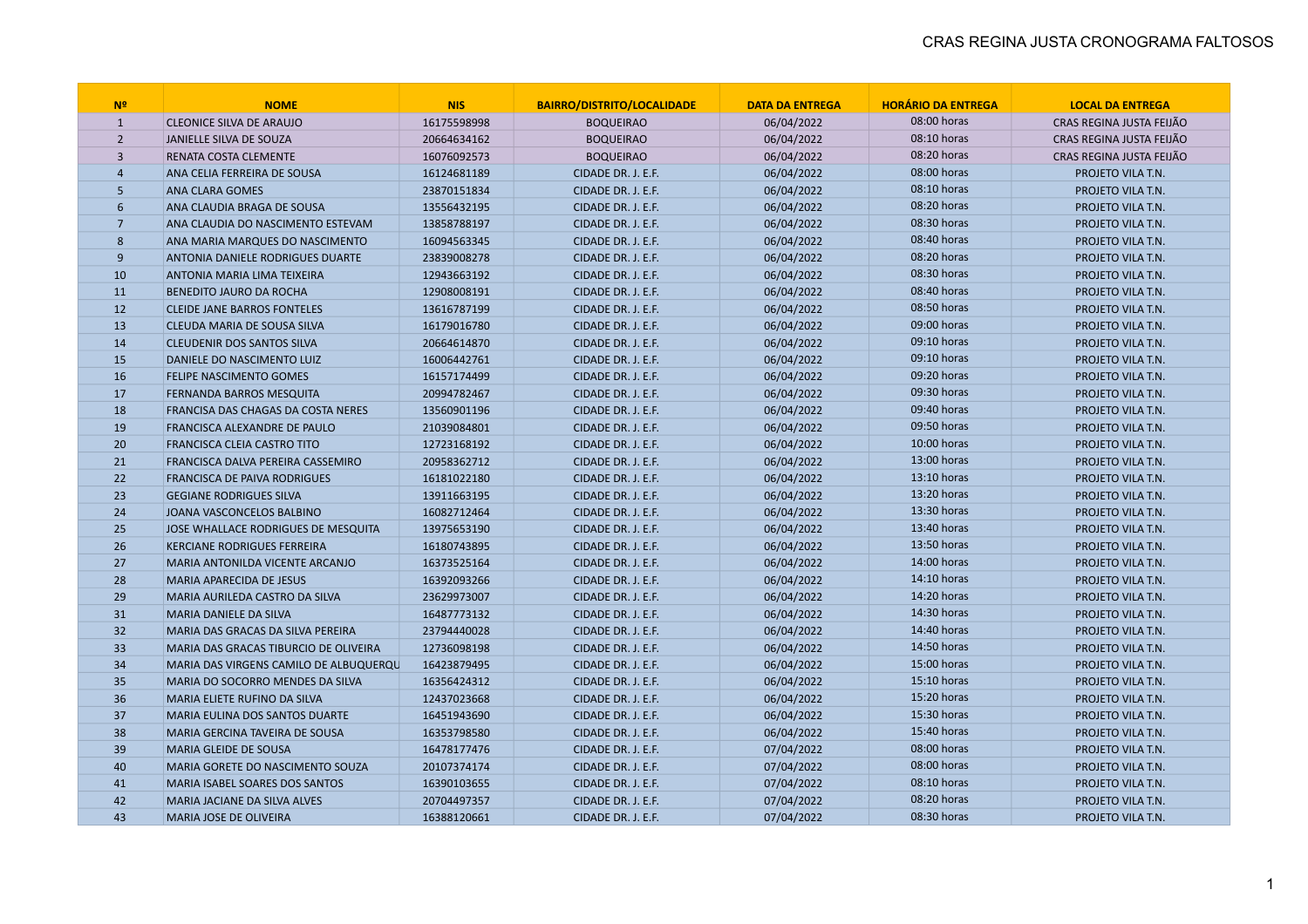| 44 | MARIA JOSIANE DE VASCONCELOS SOUSA    | 12637230195 | CIDADE DR. J. E.F. | 07/04/2022 | 08:40 horas | PROJETO VILA T.N.        |
|----|---------------------------------------|-------------|--------------------|------------|-------------|--------------------------|
| 45 | MARIA JUCILENE AGUIAR COELHO          | 12872190270 | CIDADE DR. J. E.F. | 07/04/2022 | 08:20 horas | PROJETO VILA T.N.        |
| 46 | MARIA LUCIENE DO NASCIMENTO LUCAS     | 16357720357 | CIDADE DR. J. E.F. | 07/04/2022 | 08:30 horas | PROJETO VILA T.N.        |
| 47 | <b>MARIA MARLI DUARTE MARTINS</b>     | 16083061831 | CIDADE DR. J. E.F. | 07/04/2022 | 08:40 horas | PROJETO VILA T.N.        |
| 48 | MARIA NEIDE FERREIRA ARAUJO           | 16358931262 | CIDADE DR. J. E.F. | 07/04/2022 | 08:50 horas | PROJETO VILA T.N.        |
| 49 | MARIA ROSILENE DE SOUSA SILVA         | 16425750457 | CIDADE DR. J. E.F. | 07/04/2022 | 09:00 horas | PROJETO VILA T.N.        |
| 50 | MARIA VALDETE DO NASCIMENTO RODRIGUES | 12702815199 | CIDADE DR. J. E.F. | 07/04/2022 | 09:10 horas | PROJETO VILA T.N.        |
| 51 | MARIA VANDERLENE AGUIAR COELHO        | 20107392687 | CIDADE DR. J. E.F. | 07/04/2022 | 09:10 horas | PROJETO VILA T.N.        |
| 52 | MARIA VITORIA VIEIRA PINTO            | 16425732823 | CIDADE DR. J. E.F. | 07/04/2022 | 09:20 horas | PROJETO VILA T.N.        |
| 53 | MARKELLANY DOS SANTOS SOUSA           | 22819128075 | CIDADE DR. J. E.F. | 07/04/2022 | 09:30 horas | PROJETO VILA T.N.        |
| 54 | PATRICIA GERMANO DA SILVA             | 16581864138 | CIDADE DR. J. E.F. | 07/04/2022 | 09:40 horas | PROJETO VILA T.N.        |
| 55 | RAUANA DIAS DE SOUSA                  | 16566903179 | CIDADE DR. J. E.F. | 07/04/2022 | 09:50 horas | PROJETO VILA T.N.        |
| 56 | <b>REGINA CELIA MARQUES</b>           | 12707616194 | CIDADE DR. J. E.F. | 07/04/2022 | 10:00 horas | PROJETO VILA T.N.        |
| 57 | RITA MARIA DO NASCIMENTO CRUZ         | 20704532322 | CIDADE DR. J. E.F. | 07/04/2022 | 13:00 horas | PROJETO VILA T.N.        |
| 58 | ROSANGELA MESQUITA DA SILVA           | 16626693590 | CIDADE DR. J. E.F. | 07/04/2022 | 13:10 horas | PROJETO VILA T.N.        |
| 59 | ROSENIR ARAUJO DA SILVA NASCIMENTO    | 20994768049 | CIDADE DR. J. E.F. | 07/04/2022 | 13:20 horas | PROJETO VILA T.N.        |
| 60 | ROSIMARY FROTA MUNIZ                  | 13169709193 | CIDADE DR. J. E.F. | 07/04/2022 | 13:30 horas | PROJETO VILA T.N.        |
| 61 | SABRINA MAGALHAES FREIRE              | 16530568175 | CIDADE DR. J. E.F. | 07/04/2022 | 13:40 horas | PROJETO VILA T.N.        |
| 62 | SAMARA DE SOUSA DAMASCENO             | 16530570536 | CIDADE DR. J. E.F. | 07/04/2022 | 13:50 horas | PROJETO VILA T.N.        |
| 63 | SANDRA MARA DE LIMA LOPES             | 20986540425 | CIDADE DR. J. E.F. | 07/04/2022 | 14:00 horas | PROJETO VILA T.N.        |
| 64 | SANDRA MARIA RODRIGUES COSTA          | 14148566197 | CIDADE DR. J. E.F. | 07/04/2022 | 14:10 horas | PROJETO VILA T.N.        |
| 65 | SEBASTIANA MARIA BERNARDA TEIXEIRA    | 16083494037 | CIDADE DR. J. E.F. | 07/04/2022 | 14:20 horas | PROJETO VILA T.N.        |
| 66 | SOLANGE DE SOUSA SILVA                | 16525510687 | CIDADE DR. J. E.F. | 07/04/2022 | 15:50 horas | PROJETO VILA T.N.        |
| 67 | SONIA REGINA FERREIRA DE SOUSA        | 16631328331 | CIDADE DR. J. E.F. | 07/04/2022 | 14:30 horas | PROJETO VILA T.N.        |
| 68 | TATIANA MARIA BERNARDO TEIXEIRA       | 16083586527 | CIDADE DR. J. E.F. | 07/04/2022 | 14:40 horas | PROJETO VILA T.N.        |
| 69 | VANDERLIZA SILVA DOS SANTOS           | 13504603193 | CIDADE DR. J. E.F. | 07/04/2022 | 14:50 horas | PROJETO VILA T.N.        |
| 70 | <b>VERONICA SALES MESQUITA</b>        | 16525586845 | CIDADE DR. J. E.F. | 07/04/2022 | 15:00 horas | PROJETO VILA T.N.        |
| 71 | YARA MARCIA DE OLIVEIRA MOURA         | 20958359258 | CIDADE DR. J. E.F. | 07/04/2022 | 15:10 horas | PROJETO VILA T.N.        |
| 72 | ANA CELIA DE OLIVEIRA SOUZA           | 13517140197 | CIDADE DR. J. E.F. | 07/04/2022 | 15:20 horas | PROJETO VILA T.N.        |
| 73 | ANA PATRICIA DO NASCIMENTO SOUSA      | 16160769422 | CIDADE DR. J. E.F. | 07/04/2022 | 15:30 horas | PROJETO VILA T.N.        |
| 74 | ANA PATRICIA VASCONCELOS DE MARIA     | 16000357053 | CIDADE DR. J. E.F. | 07/04/2022 | 15:40 horas | PROJETO VILA T.N.        |
| 75 | <b>CARMELIA DE SOUSA ARAUJO</b>       | 12863760191 | VILA UNIÃO         | 06/04/2022 | 08:20 horas | CRAS REGINA JUSTA FEIJÃO |
| 76 | CRISTIANA OLIVEIRA DO NASCIMENTO      | 16451880885 | VILA UNIÃO         | 06/04/2022 | 08:30 horas | CRAS REGINA JUSTA FEIJÃO |
| 77 | <b>CRISTIANE DO NASCIMENTO</b>        | 16451880915 | VILA UNIÃO         | 06/04/2022 | 08:40 horas | CRAS REGINA JUSTA FEIJÃO |
| 78 | DANIELE SIMIAO ARAUJO                 | 12757961197 | VILA UNIÃO         | 06/04/2022 | 08:20 horas | CRAS REGINA JUSTA FEIJÃO |
| 79 | DANIELY ALVES DA COSTA                | 20994776998 | VILA UNIÃO         | 06/04/2022 | 08:30 horas | CRAS REGINA JUSTA FEIJÃO |
| 80 | FABIANA GALDINO DO NASCIMENTO         | 13667561198 | VILA UNIÃO         | 06/04/2022 | 08:40 horas | CRAS REGINA JUSTA FEIJÃO |
| 81 | FRANCISCA CLENILCA ALVES FRANCA       | 16181237667 | VILA UNIÃO         | 06/04/2022 | 08:50 horas | CRAS REGINA JUSTA FEIJÃO |
| 82 | <b>GERMANA MENDES DA SILVA</b>        | 20068031488 | VILA UNIÃO         | 06/04/2022 | 09:00 horas | CRAS REGINA JUSTA FEIJÃO |
| 83 | <b>GLEICE MIKAELLE FURTADO</b>        | 16188704473 | VILA UNIÃO         | 06/04/2022 | 09:10 horas | CRAS REGINA JUSTA FEIJÃO |
| 84 | <b>GLEISIANE RIPARDO ALBUQUERQUE</b>  | 14700056270 | VILA UNIÃO         | 06/04/2022 | 09:10 horas | CRAS REGINA JUSTA FEIJÃO |
| 85 | <b>ISLANA KELLY DOS SANTOS AIRES</b>  | 16185350751 | VILA UNIÃO         | 06/04/2022 | 09:20 horas | CRAS REGINA JUSTA FEIJÃO |
| 86 | LUCICLEIA ALMEIDA NASCIMENTO          | 14032242190 | VILA UNIÃO         | 06/04/2022 | 09:30 horas | CRAS REGINA JUSTA FEIJÃO |
| 87 | MARIA AUCELIA RIPARDO BALBINO         | 16393976706 | VILA UNIÃO         | 06/04/2022 | 09:40 horas | CRAS REGINA JUSTA FEIJÃO |
|    |                                       |             |                    |            |             |                          |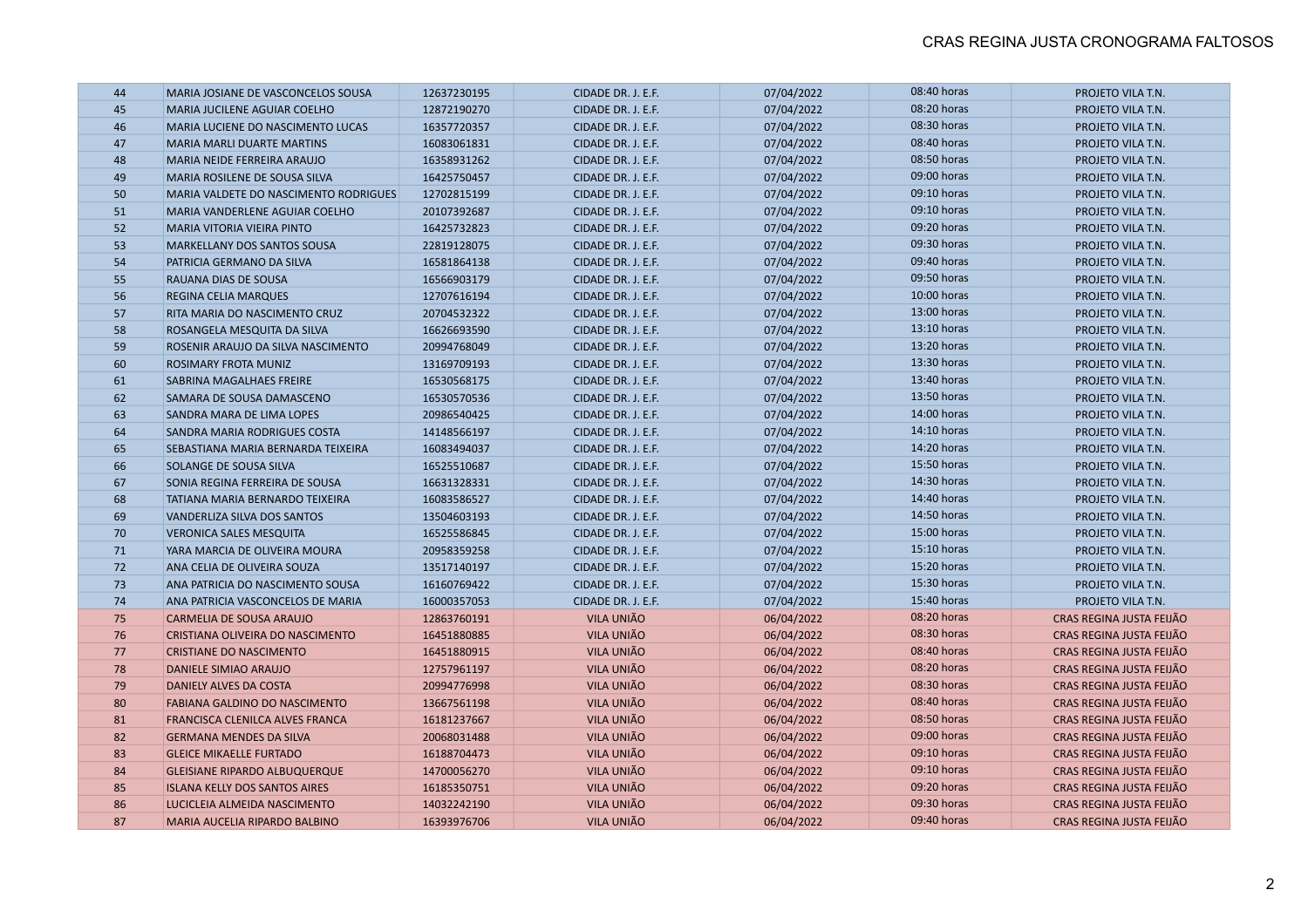| 88  | MARIA CRISTINA DE SOUSA NASCIMENTO     | 16432055432 | VILA UNIÃO                 | 06/04/2022 | 09:50 horas | CRAS REGINA JUSTA FEIJÃO     |
|-----|----------------------------------------|-------------|----------------------------|------------|-------------|------------------------------|
| 89  | MARIA DA CONCEICAO GOMES DE FRANCA     | 16450018667 | VILA UNIÃO                 | 06/04/2022 | 10:00 horas | CRAS REGINA JUSTA FEIJÃO     |
| 90  | MARIA DILMA DE OLIVEIRA CARNEIRO       | 20725518221 | <b>VILA UNIÃO</b>          | 06/04/2022 | 13:00 horas | CRAS REGINA JUSTA FEIJÃO     |
| 91  | MARIA DO SOCORRO SARAIVA VITORINO      | 14226196194 | VILA UNIÃO                 | 06/04/2022 | 13:10 horas | CRAS REGINA JUSTA FEIJÃO     |
| 92  | MARIA LETICIA DAS CHAGAS MENDES        | 16443779682 | VILA UNIÃO                 | 06/04/2022 | 13:20 horas | CRAS REGINA JUSTA FEIJÃO     |
| 93  | MIKAELLY DOS SANTOS LIBERATO           | 22802005013 | VILA UNIÃO                 | 06/04/2022 | 13:30 horas | CRAS REGINA JUSTA FEIJÃO     |
| 94  | MIRNA KELLY SOARES CASTRO              | 16635719092 | <b>VILA UNIÃO</b>          | 06/04/2022 | 13:40 horas | CRAS REGINA JUSTA FEIJÃO     |
| 95  | RITA MARIA BALBINO                     | 16568342271 | <b>VILA UNIÃO</b>          | 06/04/2022 | 13:50 horas | CRAS REGINA JUSTA FEIJÃO     |
| 96  | <b>ROSALINA DE AGUIAR</b>              | 16531359901 | VILA UNIÃO                 | 06/04/2022 | 14:00 horas | CRAS REGINA JUSTA FEIJÃO     |
| 97  | SILVANA ALVES DE PAIVA                 | 16594101219 | VILA UNIÃO                 | 06/04/2022 | 14:10 horas | CRAS REGINA JUSTA FEIJÃO     |
| 98  | <b>TATIANA LOPES DA SILVA</b>          | 13001580193 | VILA UNIÃO                 | 06/04/2022 | 14:20 horas | CRAS REGINA JUSTA FEIJÃO     |
| 99  | <b>ELIVANIA DE AGUIAR MOURA</b>        | 13098463421 | <b>RENATO PARENTE</b>      | 06/04/2022 | 15:50 horas | CRAS REGINA JUSTA FEIJÃO     |
| 100 | <b>FABIOLA BATISTA VALENTIM</b>        | 22000017605 | <b>COHAB III</b>           | 06/04/2022 | 14:30 horas | CRAS REGINA JUSTA FEIJÃO     |
| 101 | CLEIDIANE MARIA DE SOUSA NASCIMENTO    | 16392455974 | <b>COHAB III</b>           | 06/04/2022 | 14:40 horas | CRAS REGINA JUSTA FEIJÃO     |
| 102 | IRANIR FERNANDES DO NASCIMENTO SALES   | 16236093130 | <b>COHAB III</b>           | 06/04/2022 | 14:50 horas | CRAS REGINA JUSTA FEIJÃO     |
| 103 | MARIA DO SOCORRO ANSELMO SOUSA         | 16409284455 | CIDADE P. M. C.            | 06/04/2022 | 15:00 horas | CRAS REGINA JUSTA FEIJÃO     |
| 104 | ANA VICTORIA DO NASCIMENTO             | 21214432508 | <b>RESIDENCIAL CAIÇARA</b> | 06/04/2022 | 08:20 horas | <b>ESCOLA EDGAR LINHARES</b> |
| 105 | ANTONIA DANIELLA VIEIRA DA SILVA       | 20324261351 | RESIDENCIAL CAIÇARA        | 06/04/2022 | 08:30 horas | <b>ESCOLA EDGAR LINHARES</b> |
| 106 | ANTONIA MARCIA MAIA DE SOUSA ALBUQUER( | 16006921945 | <b>RESIDENCIAL CAICARA</b> | 06/04/2022 | 08:40 horas | <b>ESCOLA EDGAR LINHARES</b> |
| 107 | ANTONIA MARTA OLIVEIRA DA SILVA        | 16152880212 | <b>RESIDENCIAL CAIÇARA</b> | 06/04/2022 | 08:50 horas | <b>ESCOLA EDGAR LINHARES</b> |
| 108 | <b>CRISLENE MARIA SILVA MAIA</b>       | 16387887055 | <b>RESIDENCIAL CAIÇARA</b> | 06/04/2022 | 09:00 horas | <b>ESCOLA EDGAR LINHARES</b> |
| 109 | <b>DANIELE PEREIRA BRANDAO</b>         | 13180311192 | <b>RESIDENCIAL CAIÇARA</b> | 06/04/2022 | 09:10 horas | <b>ESCOLA EDGAR LINHARES</b> |
| 110 | <b>ELAINE CRISTINA SILVA PAULINO</b>   | 12994429197 | <b>RESIDENCIAL CAIÇARA</b> | 06/04/2022 | 09:20 horas | <b>ESCOLA EDGAR LINHARES</b> |
| 111 | <b>ELENILDA SALES DE SOUSA</b>         | 13757515195 | <b>RESIDENCIAL CAIÇARA</b> | 06/04/2022 | 09:30 horas | <b>ESCOLA EDGAR LINHARES</b> |
| 112 | <b>EMILLI MARTINS SOUSA</b>            | 20107385877 | <b>RESIDENCIAL CAIÇARA</b> | 06/04/2022 | 09:40 horas | <b>ESCOLA EDGAR LINHARES</b> |
| 113 | FERNANDA MARIA MATIAS CAVALCANTE       | 16296558849 | RESIDENCIAL CAIÇARA        | 06/04/2022 | 09:50 horas | <b>ESCOLA EDGAR LINHARES</b> |
| 114 | <b>FRANCINEIDE SOUSA NASCIMENTO</b>    | 16315663460 | RESIDENCIAL CAIÇARA        | 06/04/2022 | 10:00 horas | <b>ESCOLA EDGAR LINHARES</b> |
| 115 | FRANCISCA ELIZIANE PEREIRA DA SILVA    | 16316969903 | RESIDENCIAL CAIÇARA        | 06/04/2022 | 10:10 horas | <b>ESCOLA EDGAR LINHARES</b> |
| 116 | FRANCISCO AMAURI FARIAS PEREIRA        | 12757507194 | RESIDENCIAL CAIÇARA        | 06/04/2022 | 10:20 horas | <b>ESCOLA EDGAR LINHARES</b> |
| 117 | <b>GIRLANE MARIA SOUSA DOS SANTOS</b>  | 16178694793 | <b>RESIDENCIAL CAIÇARA</b> | 06/04/2022 | 10:30 horas | <b>ESCOLA EDGAR LINHARES</b> |
| 118 | <b>GLEICIANE MESQUITA RIPARDO</b>      | 16216037405 | <b>RESIDENCIAL CAIÇARA</b> | 06/04/2022 | 10:40 horas | <b>ESCOLA EDGAR LINHARES</b> |
| 119 | <b>HOSANA FONTELES FLOR</b>            | 14294608192 | <b>RESIDENCIAL CAIÇARA</b> | 06/04/2022 | 10:50 horas | <b>ESCOLA EDGAR LINHARES</b> |
| 120 | <b>IARA CARLOTA PEREIRA</b>            | 16219904509 | <b>RESIDENCIAL CAIÇARA</b> | 06/04/2022 | 11:00 horas | <b>ESCOLA EDGAR LINHARES</b> |
| 121 | <b>IZABEL GOMES DA SILVA</b>           | 16256158394 | <b>RESIDENCIAL CAIÇARA</b> | 06/04/2022 | 11:00 horas | <b>ESCOLA EDGAR LINHARES</b> |
| 122 | JANAINA DO NASCIMENTO RODRIGUES        | 16042574141 | RESIDENCIAL CAIÇARA        | 06/04/2022 | 13:20 horas | <b>ESCOLA EDGAR LINHARES</b> |
| 123 | <b>JANIELE PEREIRA DE LIMA</b>         | 16261155594 | <b>RESIDENCIAL CAIÇARA</b> | 06/04/2022 | 13:30 horas | <b>ESCOLA EDGAR LINHARES</b> |
| 124 | JOICE ELANE GOMES DA SILVA             | 16285107859 | RESIDENCIAL CAIÇARA        | 06/04/2022 | 13:40 horas | <b>ESCOLA EDGAR LINHARES</b> |
| 125 | KATIA FARIAS DE CARVALHO               | 13005881198 | RESIDENCIAL CAIÇARA        | 06/04/2022 | 13:50 horas | <b>ESCOLA EDGAR LINHARES</b> |
| 126 | LEANDRO RODRIGUES DE PAULA DA SILVA    | 20704529178 | RESIDENCIAL CAIÇARA        | 06/04/2022 | 14:00 horas | <b>ESCOLA EDGAR LINHARES</b> |
| 127 | LEIDE MARIA DA SILVA SOUZA             | 16355371479 | RESIDENCIAL CAIÇARA        | 06/04/2022 | 14:10 horas | <b>ESCOLA EDGAR LINHARES</b> |
| 128 | <b>LEIDIANE SILVA LIRA</b>             | 20704533736 | <b>RESIDENCIAL CAIÇARA</b> | 06/04/2022 | 14:20 horas | <b>ESCOLA EDGAR LINHARES</b> |
| 129 | <b>LEILA FERREIRA GIL</b>              | 20958320270 | <b>RESIDENCIAL CAIÇARA</b> | 06/04/2022 | 14:30 horas | <b>ESCOLA EDGAR LINHARES</b> |
| 130 | LIDIANE DE VASCONCELOS OLIVEIRA        | 20704537669 | <b>RESIDENCIAL CAIÇARA</b> | 06/04/2022 | 14:40 horas | <b>ESCOLA EDGAR LINHARES</b> |
| 131 | LINDALVA MAGALHAES FERREIRA            | 16076691248 | <b>RESIDENCIAL CAICARA</b> | 06/04/2022 | 14:50 horas | <b>ESCOLA EDGAR LINHARES</b> |
|     |                                        |             |                            |            |             |                              |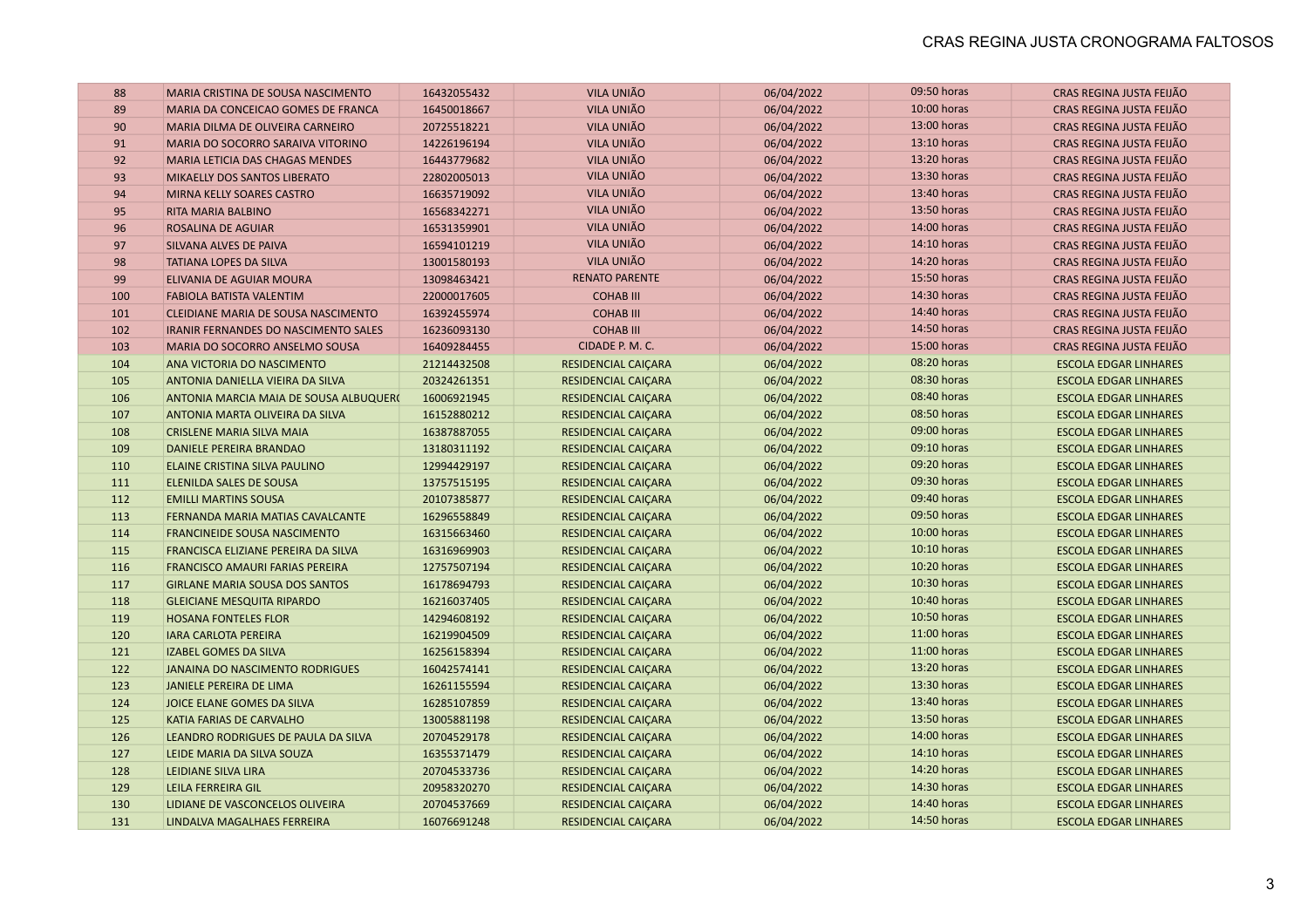| 132 | LUANA LINO DE SOUSA                   | 16391160229 | <b>RESIDENCIAL CAIÇARA</b> | 06/04/2022 | 15:00 horas | <b>ESCOLA EDGAR LINHARES</b> |
|-----|---------------------------------------|-------------|----------------------------|------------|-------------|------------------------------|
| 133 | LUCIA DE FATIMA DE PAULA MIRANDA      | 12031027427 | <b>RESIDENCIAL CAIÇARA</b> | 06/04/2022 | 15:10 horas | <b>ESCOLA EDGAR LINHARES</b> |
| 134 | LUCIANA SOARES DA SILVA               | 20704785239 | <b>RESIDENCIAL CAIÇARA</b> | 06/04/2022 | 15:20 horas | <b>ESCOLA EDGAR LINHARES</b> |
| 135 | LUZIA AGUIDA DE SOUSA                 | 16390250151 | <b>RESIDENCIAL CAIÇARA</b> | 06/04/2022 | 15:30 horas | <b>ESCOLA EDGAR LINHARES</b> |
| 136 | <b>LUZIA DE OLIVEIRA</b>              | 16356209764 | RESIDENCIAL CAIÇARA        | 06/04/2022 | 15:40 horas | <b>ESCOLA EDGAR LINHARES</b> |
| 137 | MAIARA DE PAULA GIL SOUZA             | 16452372522 | RESIDENCIAL CAIÇARA        | 06/04/2022 | 15:50 horas | <b>ESCOLA EDGAR LINHARES</b> |
| 138 | <b>MARIA ADISIA ROSA</b>              | 16356365812 | RESIDENCIAL CAIÇARA        | 06/04/2022 | 16:00 horas | <b>ESCOLA EDGAR LINHARES</b> |
| 139 | MARIA APARECIDA ROCHA DA SILVA        | 13205136194 | RESIDENCIAL CAIÇARA        | 06/04/2022 | 16:10 horas | <b>ESCOLA EDGAR LINHARES</b> |
| 140 | <b>MARIA CLAUDIA SALES CLARINDO</b>   | 20664631953 | <b>RESIDENCIAL CAIÇARA</b> | 06/04/2022 | 16:20 horas | <b>ESCOLA EDGAR LINHARES</b> |
| 141 | <b>MARIA DE LIMA SILVA</b>            | 16354457205 | <b>RESIDENCIAL CAIÇARA</b> | 07/04/2022 | 08:20 horas | <b>ESCOLA EDGAR LINHARES</b> |
| 142 | <b>MARIA DO CARMO PATRIOLINO</b>      | 16426783782 | RESIDENCIAL CAIÇARA        | 07/04/2022 | 08:30 horas | <b>ESCOLA EDGAR LINHARES</b> |
| 143 | <b>MARIA ELIANE CAMILO</b>            | 21039081810 | <b>RESIDENCIAL CAIÇARA</b> | 07/04/2022 | 08:40 horas | <b>ESCOLA EDGAR LINHARES</b> |
| 144 | <b>MARIA ELIANE MELO RODRIGUES</b>    | 16469251014 | <b>RESIDENCIAL CAIÇARA</b> | 07/04/2022 | 08:50 horas | <b>ESCOLA EDGAR LINHARES</b> |
| 145 | MARIA GIRLANE LOPES DE ARAUJO         | 20704538517 | <b>RESIDENCIAL CAIÇARA</b> | 07/04/2022 | 09:00 horas | <b>ESCOLA EDGAR LINHARES</b> |
| 146 | <b>MARIA GORETE SOUZA</b>             | 12714371193 | RESIDENCIAL CAIÇARA        | 07/04/2022 | 09:10 horas | <b>ESCOLA EDGAR LINHARES</b> |
| 147 | <b>MARIA JADAIANE RODRIGUES ALVES</b> | 22819761967 | <b>RESIDENCIAL CAIÇARA</b> | 07/04/2022 | 09:20 horas | <b>ESCOLA EDGAR LINHARES</b> |
| 148 | MARIA JOICIANE DE SOUSA ALVES         | 16391221058 | <b>RESIDENCIAL CAIÇARA</b> | 07/04/2022 | 09:30 horas | <b>ESCOLA EDGAR LINHARES</b> |
| 149 | MARIA LUANA ALVES DO NASCIMENTO       | 16390306653 | RESIDENCIAL CAIÇARA        | 07/04/2022 | 09:40 horas | <b>ESCOLA EDGAR LINHARES</b> |
| 150 | MARIA LUIZA DA SILVA DAMASCENO        | 12652448198 | RESIDENCIAL CAIÇARA        | 07/04/2022 | 09:50 horas | <b>ESCOLA EDGAR LINHARES</b> |
| 151 | MARIA LUIZA DE PAULA SOUSA            | 16437823535 | <b>RESIDENCIAL CAIÇARA</b> | 07/04/2022 | 10:00 horas | <b>ESCOLA EDGAR LINHARES</b> |
| 152 | <b>MARIA MARCIA DOS SANTOS MORAIS</b> | 16078692039 | <b>RESIDENCIAL CAIÇARA</b> | 07/04/2022 | 10:10 horas | <b>ESCOLA EDGAR LINHARES</b> |
| 153 | MARIA MISSILENE GOMES DO NASCIMENTO   | 16450459507 | <b>RESIDENCIAL CAIÇARA</b> | 07/04/2022 | 10:20 horas | <b>ESCOLA EDGAR LINHARES</b> |
| 154 | <b>MARIA NEIDE CRISPIM PAIVA</b>      | 16354337706 | <b>RESIDENCIAL CAIÇARA</b> | 07/04/2022 | 10:30 horas | <b>ESCOLA EDGAR LINHARES</b> |
| 155 | MARIA NEILA DE SOUSA FERREIRA         | 16354337757 | <b>RESIDENCIAL CAIÇARA</b> | 07/04/2022 | 10:40 horas | <b>ESCOLA EDGAR LINHARES</b> |
| 156 | <b>MARIA REGIANE DE SOUSA</b>         | 16356440857 | <b>RESIDENCIAL CAIÇARA</b> | 07/04/2022 | 10:50 horas | <b>ESCOLA EDGAR LINHARES</b> |
| 157 | MARIA TAMIRES DA CONCEICAO MAXIMO     | 16386775970 | RESIDENCIAL CAIÇARA        | 07/04/2022 | 11:00 horas | <b>ESCOLA EDGAR LINHARES</b> |
| 158 | MARIA VANESSA DE SOUSA GOMES          | 16397153798 | RESIDENCIAL CAIÇARA        | 07/04/2022 | 11:00 horas | <b>ESCOLA EDGAR LINHARES</b> |
| 159 | <b>MARILANE FREIRE DA SILVA</b>       | 16353830298 | RESIDENCIAL CAIÇARA        | 07/04/2022 | 11:10 horas | <b>ESCOLA EDGAR LINHARES</b> |
| 160 | <b>MARLENE PRADO DIVINO</b>           | 12869926199 | RESIDENCIAL CAIÇARA        | 07/04/2022 | 13:20 horas | <b>ESCOLA EDGAR LINHARES</b> |
| 161 | MARLI ALMEIDA DOS SANTOS MENDES       | 22817609467 | <b>RESIDENCIAL CAIÇARA</b> | 07/04/2022 | 13:30 horas | <b>ESCOLA EDGAR LINHARES</b> |
| 162 | <b>MARLUCE DE SOUSA SANCHO</b>        | 16356489600 | <b>RESIDENCIAL CAIÇARA</b> | 07/04/2022 | 13:40 horas | <b>ESCOLA EDGAR LINHARES</b> |
| 163 | <b>MIKAELY MOTA MONTEIRO</b>          | 20640095334 | <b>RESIDENCIAL CAIÇARA</b> | 07/04/2022 | 13:50 horas | <b>ESCOLA EDGAR LINHARES</b> |
| 164 | NATACIA KERCIA FERNANDES MACIEL       | 16531207885 | <b>RESIDENCIAL CAIÇARA</b> | 07/04/2022 | 14:00 horas | <b>ESCOLA EDGAR LINHARES</b> |
| 165 | RAFAELA DE SOUSA                      | 16636106493 | <b>RESIDENCIAL CAIÇARA</b> | 07/04/2022 | 14:10 horas | <b>ESCOLA EDGAR LINHARES</b> |
| 166 | RAQUEL SOUSA SILVA                    | 16658144835 | RESIDENCIAL CAIÇARA        | 07/04/2022 | 14:20 horas | <b>ESCOLA EDGAR LINHARES</b> |
| 167 | ROSALIA DE OLIVEIRA CARIOLANO         | 15448329636 | <b>RESIDENCIAL CAIÇARA</b> | 07/04/2022 | 14:30 horas | <b>ESCOLA EDGAR LINHARES</b> |
| 168 | ROSANGELA GOMES DO NASCIMENTO         | 13735635198 | <b>RESIDENCIAL CAIÇARA</b> | 07/04/2022 | 14:40 horas | <b>ESCOLA EDGAR LINHARES</b> |
| 169 | ROSANGELA MARQUES CLEMENTINO          | 16535286356 | RESIDENCIAL CAIÇARA        | 07/04/2022 | 14:50 horas | <b>ESCOLA EDGAR LINHARES</b> |
| 170 | RUTIELE FERREIRA BEZERRA              | 20107368042 | RESIDENCIAL CAIÇARA        | 07/04/2022 | 15:00 horas | <b>ESCOLA EDGAR LINHARES</b> |
| 171 | <b>SANDRA MARIA LUCAS</b>             | 13645387195 | RESIDENCIAL CAIÇARA        | 07/04/2022 | 15:10 horas | <b>ESCOLA EDGAR LINHARES</b> |
| 172 | SILVANIRA DA SILVA ALVES              | 20441213868 | <b>RESIDENCIAL CAIÇARA</b> | 07/04/2022 | 15:20 horas | <b>ESCOLA EDGAR LINHARES</b> |
| 173 | <b>SUELI MARQUES DO NASCIMENTO</b>    | 16555237210 | <b>RESIDENCIAL CAIÇARA</b> | 07/04/2022 | 15:30 horas | <b>ESCOLA EDGAR LINHARES</b> |
| 174 | <b>TAMMIRYS LIMA DE SOUSA</b>         | 13789088195 | <b>RESIDENCIAL CAIÇARA</b> | 07/04/2022 | 15:40 horas | <b>ESCOLA EDGAR LINHARES</b> |
| 175 | <b>VALDERLENE FERREIRA DUARTE</b>     | 16690054331 | <b>RESIDENCIAL CAICARA</b> | 07/04/2022 | 15:50 horas | <b>ESCOLA EDGAR LINHARES</b> |